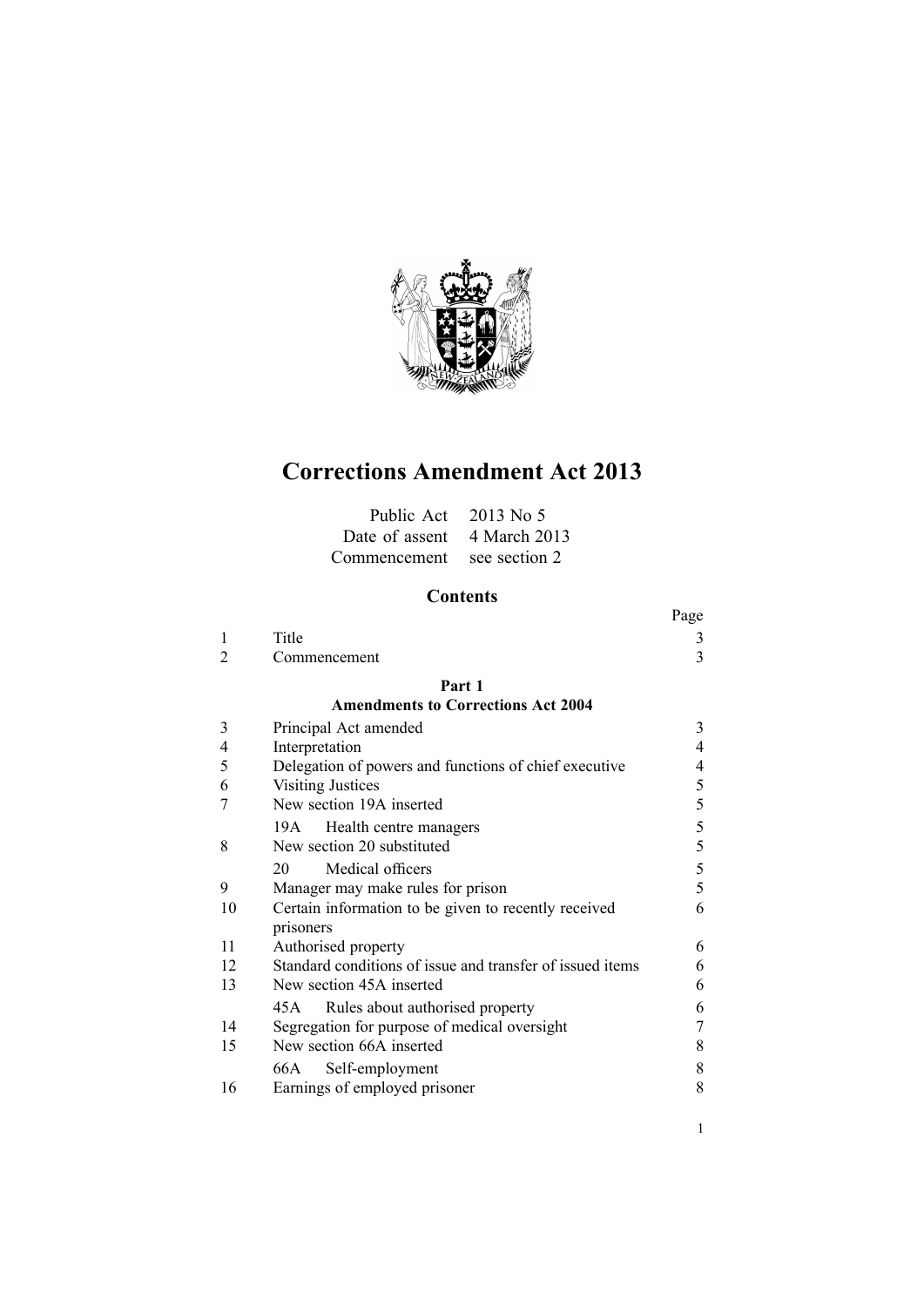| 17 | Application of money                                                                                                                   | 9        |  |  |
|----|----------------------------------------------------------------------------------------------------------------------------------------|----------|--|--|
| 18 | Minimum entitlements                                                                                                                   |          |  |  |
| 19 | Diet                                                                                                                                   |          |  |  |
| 20 | Use of force                                                                                                                           |          |  |  |
| 21 | Restraint of prisoners                                                                                                                 |          |  |  |
| 22 | Definition of strip search                                                                                                             |          |  |  |
| 23 | Search of prisoners and cells                                                                                                          |          |  |  |
| 24 | Interpretation                                                                                                                         | 11<br>12 |  |  |
|    | 103A<br>Interpretation                                                                                                                 | 12       |  |  |
| 25 | General considerations relating to mail                                                                                                | 12       |  |  |
| 26 | 12<br>Opening of mail                                                                                                                  |          |  |  |
| 27 | 12<br>Reading of correspondence                                                                                                        |          |  |  |
| 28 | New section 109 substituted                                                                                                            | 12       |  |  |
|    | Mail between prisoners, official agencies, and<br>109<br>members of Parliament                                                         | 13       |  |  |
| 29 | Mail between prisoners and legal advisers                                                                                              | 13       |  |  |
| 30 | Restrictions on disclosure of mail                                                                                                     | 13       |  |  |
| 31 | Destruction of recordings                                                                                                              | 13       |  |  |
| 32 | Prisoner may be required to submit to drug or alcohol test                                                                             | 14       |  |  |
| 33 | Obligations of persons carrying out procedure                                                                                          | 14       |  |  |
| 34 | Offences by prisoners relating to drugs and alcohol                                                                                    | 14       |  |  |
| 35 | Offences committed by persons while on temporary                                                                                       | 15       |  |  |
|    | release from custody under section 62                                                                                                  |          |  |  |
| 36 | Powers of hearing adjudicator in relation to offences                                                                                  | 15       |  |  |
|    | against discipline                                                                                                                     |          |  |  |
| 37 | Powers of Visiting Justice in relation to offences by<br>prisoners                                                                     | 15       |  |  |
| 38 | New heading and section 165 substituted                                                                                                | 16       |  |  |
|    | Health records                                                                                                                         |          |  |  |
|    |                                                                                                                                        |          |  |  |
|    | 165<br>Health records                                                                                                                  | 16<br>16 |  |  |
| 39 | New heading and section 179AA inserted                                                                                                 |          |  |  |
|    | Status of certain rules and regulations relating to<br>smoking in prisons                                                              |          |  |  |
|    | 179AA Status of certain rules and regulations relating<br>to smoking in prisons                                                        | 16       |  |  |
| 40 | New heading and section 189D inserted                                                                                                  | 17       |  |  |
|    | Information associated with seized electronic<br>communication devices                                                                 |          |  |  |
|    |                                                                                                                                        |          |  |  |
|    | Chief executive may require electronic<br>189D<br>communications company to provide information<br>to access contents of seized device | 17       |  |  |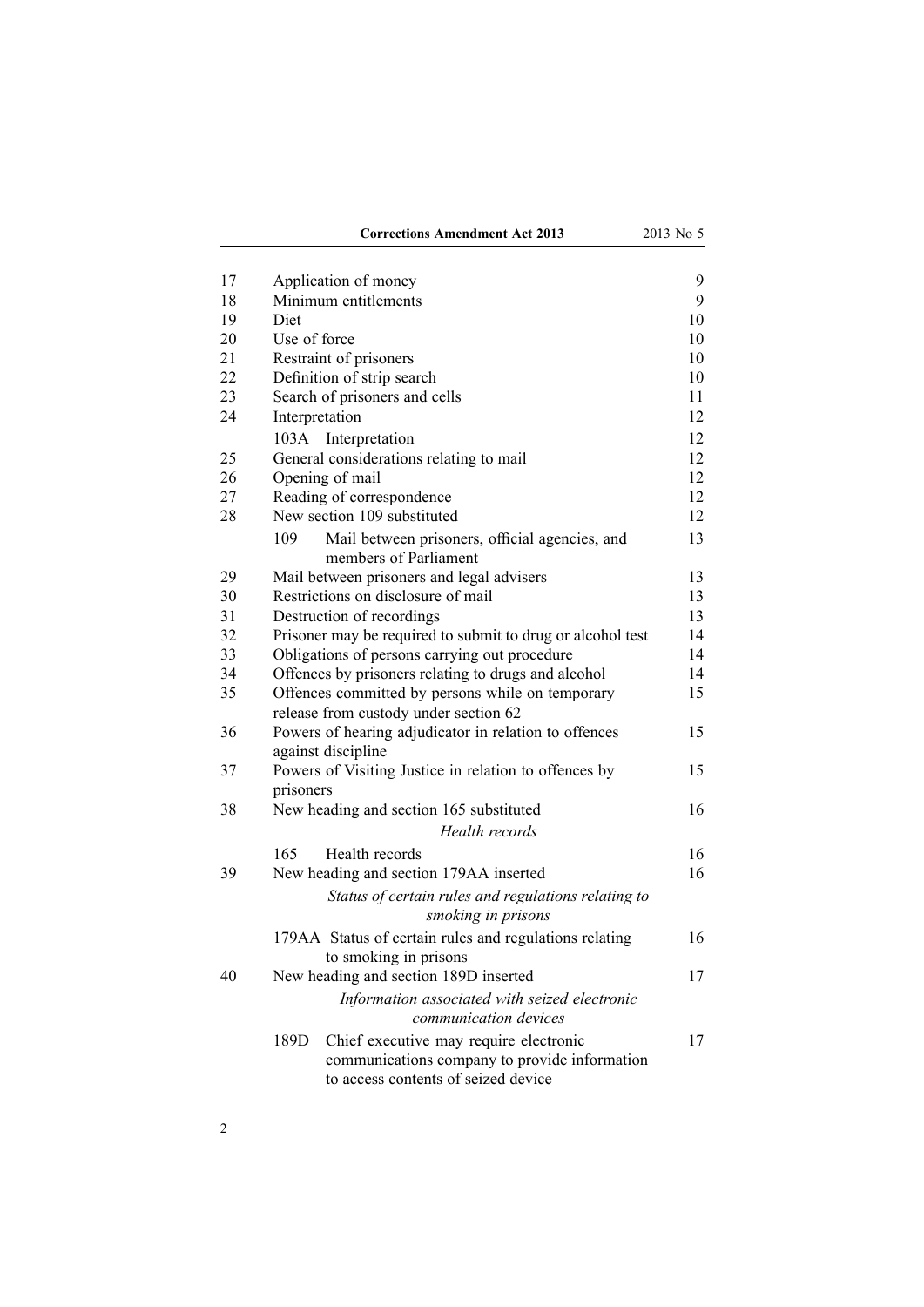<span id="page-2-0"></span>

| 2013 No 5 | <b>Corrections Amendment Act 2013</b>                                           | Part 1 s 3 |
|-----------|---------------------------------------------------------------------------------|------------|
|           |                                                                                 |            |
| 41        | Matters to be included in annual report                                         | 18         |
| 42        | New sections 199AA and 199AB inserted                                           | 18         |
|           | 199AA Delegation of powers and functions of chief<br>executive to contractor    | 18         |
|           | 199AB Delegation of powers and functions of chief<br>executive to subcontractor | 19         |
| 43        | Reporting responsibilities                                                      | 19         |
| 44        | Accommodation and access                                                        | 20         |
| 45        | Monitors to report on certain matters                                           | 20         |
| 46        | Regulations relating to safe custody of prisoners                               | 20         |
|           | Part 2                                                                          |            |
|           | <b>Amendment to Courts Security Act 1999</b>                                    |            |
| 47        | Amendment to Courts Security Act 1999                                           | 21         |
|           | Part 3                                                                          |            |
|           | <b>Amendments to Smoke-free Environments Act 1990</b>                           |            |
| 48        | Amendments to Smoke-free Environments Act 1990                                  | 21         |

# **The Parliament of New Zealand enacts as follows:**

**1 Title**

This Act is the Corrections Amendment Act 2013.

# **2 Commencement**

- (1) Section 1, this section, [sections](#page-3-0) 4(2) and (3), [32](#page-13-0), [34\(2\)](#page-13-0) and (3), [39](#page-15-0), and 41 to [46](#page-17-0), and [Part](#page-20-0) 3 come into force on the day after the date on which this Act receives the Royal assent.
- (2) The rest of this Act comesinto force on the day that is 3 months after the date on which it receives the Royal assent.

# **Part 1**

# **Amendments to Corrections Act 2004**

# **3 Principal Act amended**

This Part amends the [Corrections](http://www.legislation.govt.nz/pdflink.aspx?id=DLM294848) Act 2004.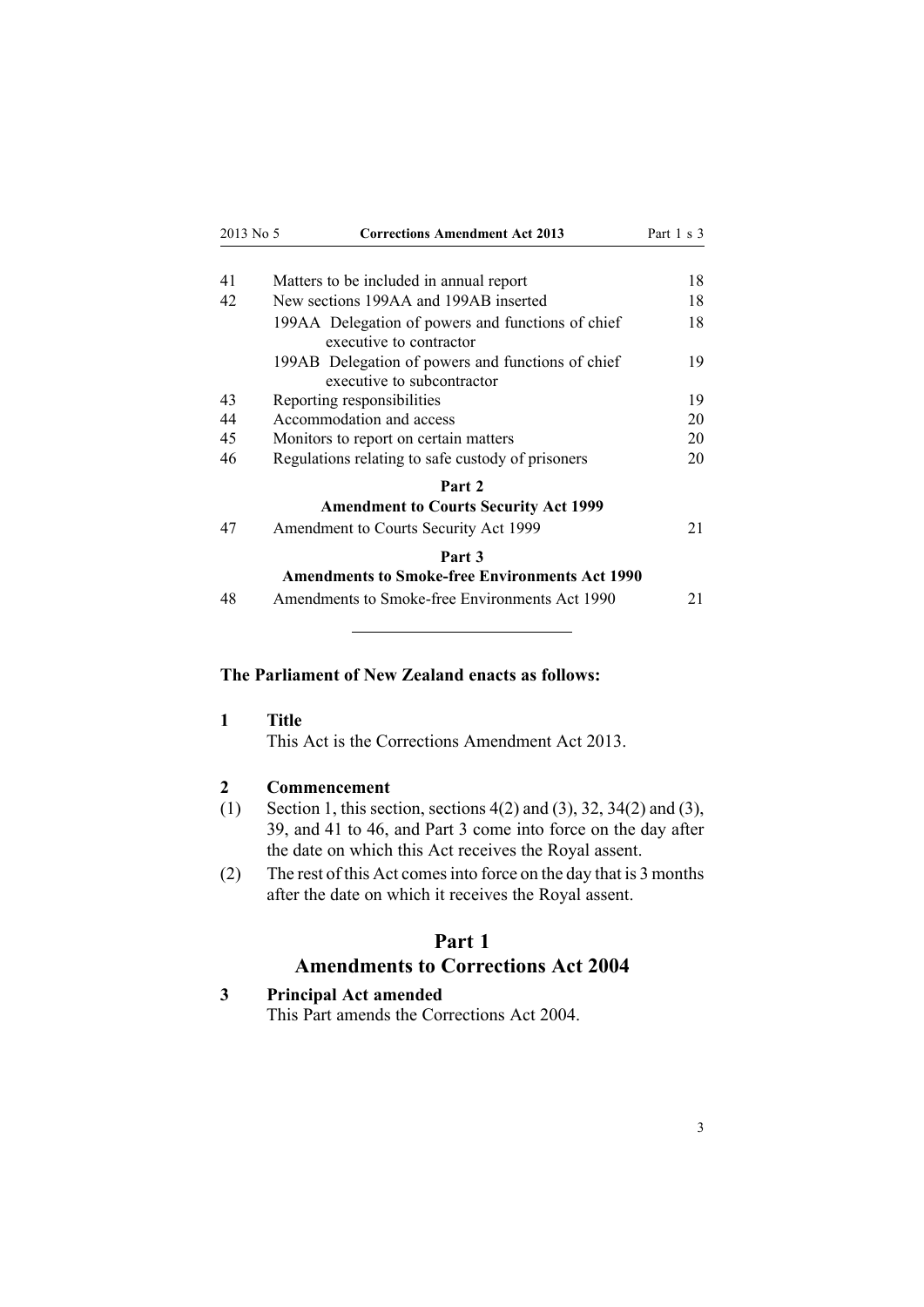# <span id="page-3-0"></span>**4 Interpretation**

(1) [Section](http://www.legislation.govt.nz/pdflink.aspx?id=DLM294857) 3(1) is amended by repealing the definition of **authorised property** and substituting the following definition:

"**authorised property** means property that is declared by rules made under section 45A as property that may be issued to <sup>a</sup> prisoner".

(2) The definition of **unauthorised item** in [section](http://www.legislation.govt.nz/pdflink.aspx?id=DLM294857) 3(1) is amended by inserting the following paragraphs after paragraph (b):

"(ba) tobacco:

- "(bb) any equipment used for smoking tobacco or any other substance:".
- (3) Paragraph (f) of the definition of **unauthorised item** in [section](http://www.legislation.govt.nz/pdflink.aspx?id=DLM294857)  $3(1)$  is amended by inserting after "section  $129(a)$ ", section  $129(aa)$ ,".
- (4) Paragraph (fa) of the definition of **unauthorised item** in [sec](http://www.legislation.govt.nz/pdflink.aspx?id=DLM294857)tion [3\(1\)](http://www.legislation.govt.nz/pdflink.aspx?id=DLM294857) is amended by inserting "or dilute or contaminate" after "tamper with".
- (5) [Section](http://www.legislation.govt.nz/pdflink.aspx?id=DLM294857)  $3(1)$  is amended by inserting the following definitions in their appropriate alphabetical order:

"**health centre manager** means <sup>a</sup> person appointed as <sup>a</sup> health centre manager under section 19A and who is <sup>a</sup> medical practitioner or <sup>a</sup> nurse

"**nurse** means <sup>a</sup> health practitioner who is, or is deemed to be, registered with the Nursing Council of New Zealand continued by section 114(1)(a) of the Health Practitioners Competence Assurance Act 2003 as <sup>a</sup> practitioner of the profession of nursing whose scope of practice permits the performance of general nursing functions".

#### **5 Delegation of powers and functions of chief executive**

- (1) [Section](http://www.legislation.govt.nz/pdflink.aspx?id=DLM295406) 10 is amended by inserting the following paragraph after paragraph (e):
	- "(ea) the power to reconsider <sup>a</sup> prisoner's security classification under section 48(2); or".
- (2) [Section](http://www.legislation.govt.nz/pdflink.aspx?id=DLM295406) 10 is amended by repealing paragraph (g) and substituting the following paragraphs: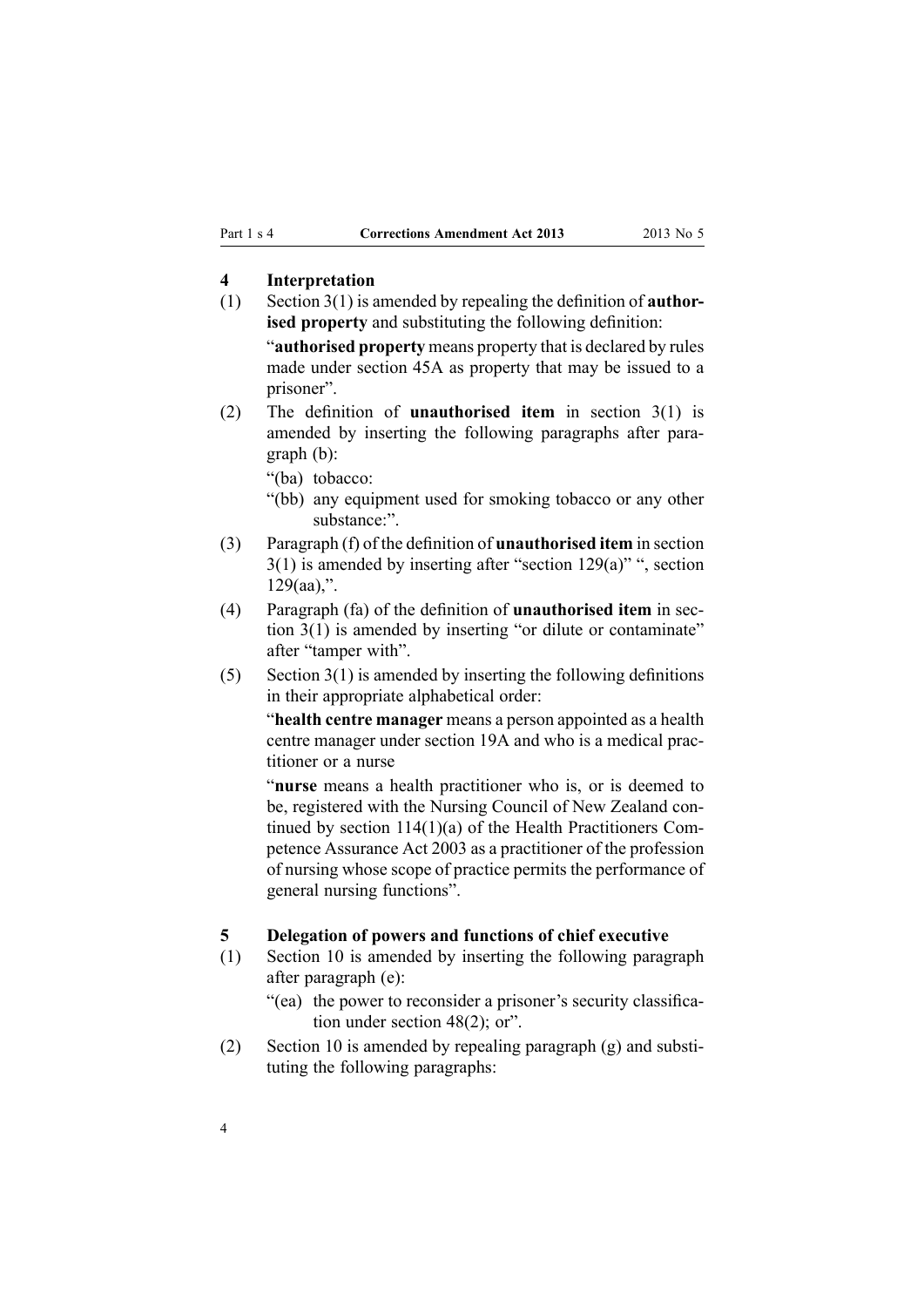- <span id="page-4-0"></span>"(g) the power to grant approvals under sections  $66(5)(a)$ and 66A(2) (which relate to the types and conditions of work in which prisoners will be employed); or
- "(ga) the power to approve an employee for the purposes of any regulations made under this Act; or".

#### **6 Visiting Justices**

Section [19\(4\)\(f\)](http://www.legislation.govt.nz/pdflink.aspx?id=DLM295417) is repealed.

#### **7 New section 19A inserted**

The following section is inserted after [section](http://www.legislation.govt.nz/pdflink.aspx?id=DLM295417) 19:

# "**19A Health centre managers**

- "(1) For every prison (not being <sup>a</sup> contract prison or Police jail), the chief executive must appoint, under the State Sector Act 1988, <sup>a</sup> health centre manager.
- "(2) A contractor must appoint <sup>a</sup> health centre manager for every contract prison managed by that contractor.
- "(3) Each health centre manager must be <sup>a</sup> medical practitioner or a nurse.
- "(4) Every health centre manager is responsible for ensuring the provision of health care and treatment to prisoners."

#### **8 New section 20 substituted**

[Section](http://www.legislation.govt.nz/pdflink.aspx?id=DLM295418) 20 is repealed and the following section substituted:

# "**20 Medical officers**

- $''(1)$  The chief executive must ensure that every prison (other than a Police jail) has <sup>a</sup> sufficient number of medical officers to meet prisoners' needs for medical care and medical treatment.
- "(2) Every contractor must ensure that every contract prison managed by that contractor has <sup>a</sup> sufficient number of medical officers to meet prisoners' needs for medical care and medical treatment.
- "(3) Each medical officer must be <sup>a</sup> medical practitioner."

# **9 Manager may make rules for prison**

(1) [Section](http://www.legislation.govt.nz/pdflink.aspx?id=DLM295437) 33(1) and (2) are amended by inserting ", subject to subsection (6)," after "may".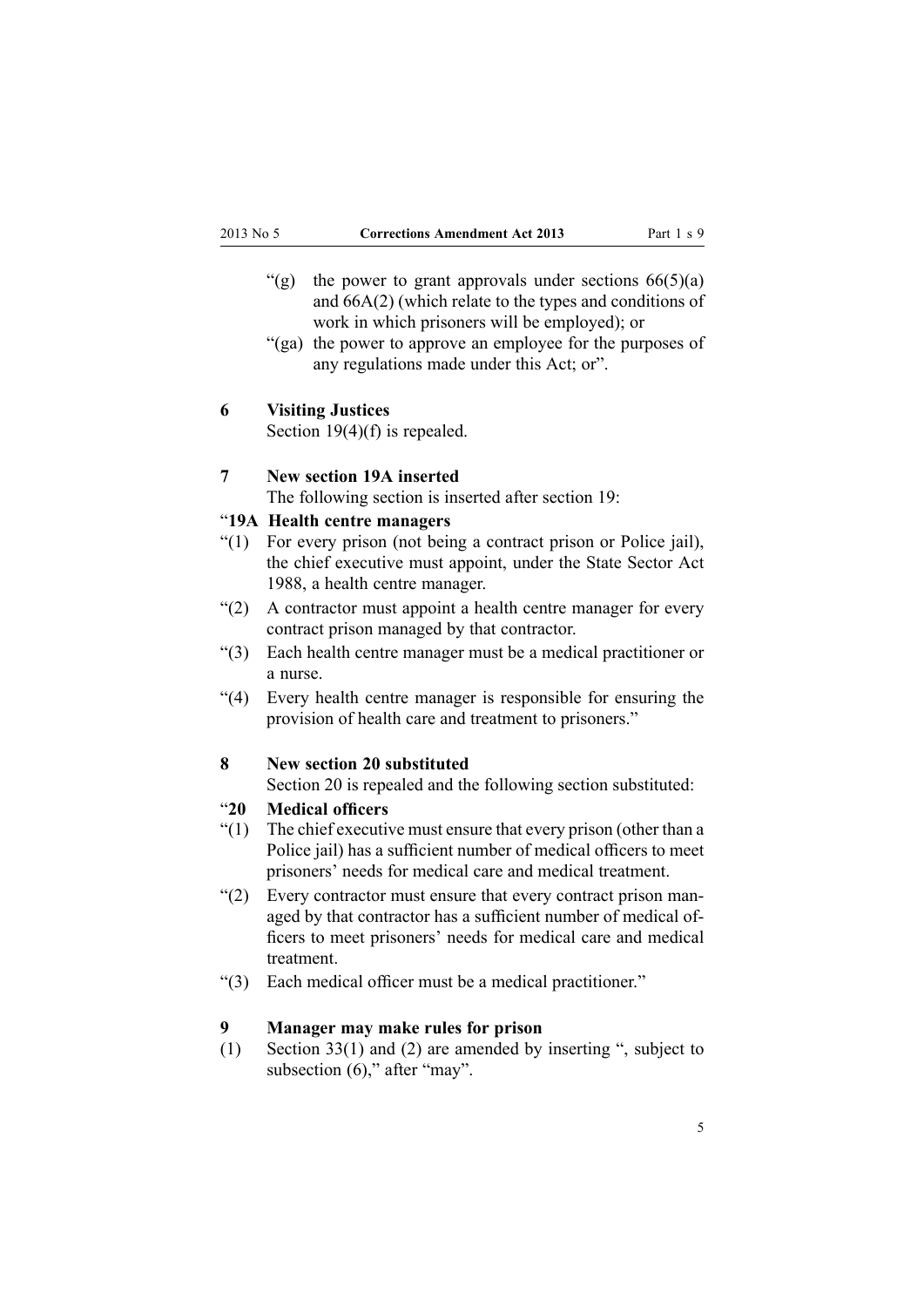- <span id="page-5-0"></span>(2) [Section](http://www.legislation.govt.nz/pdflink.aspx?id=DLM295437) 33 is amended by adding the following subsection:
- "(6) No rules may be made under this section that relate to matters for which rules must or may be made under section 45A."

# **10 Certain information to be given to recently received prisoners**

[Section](http://www.legislation.govt.nz/pdflink.aspx?id=DLM295449) 42(1) is amended by inserting ", rules about authorised property made under section 45A," after "section 33".

#### **11 Authorised property**

- (1) [Section](http://www.legislation.govt.nz/pdflink.aspx?id=DLM295451) 43 is amended by repealing subsection (1) and substituting the following subsection:
- "(1) A prisoner may be issued with, or allowed to keep, authorised property subject to—
	- "(a) any condition set out in rules made under section 45A; and
	- "(b) any special conditions imposed by the prison manager relating to the use of the property; and
	- "(c) the condition described in section  $44(1)$ ."
- (2) Section [43\(3\)\(c\)](http://www.legislation.govt.nz/pdflink.aspx?id=DLM295451) is amended by adding "or rules made under section 45A".

# **12 Standard conditions of issue and transfer of issued items**

- (1) [Section](http://www.legislation.govt.nz/pdflink.aspx?id=DLM295452) 44(1) is amended by omitting "section  $43(1)(a)$ " and substituting "section  $43(1)(c)$ ".
- (2) Section [44\(2\)\(a\)](http://www.legislation.govt.nz/pdflink.aspx?id=DLM295452) is amended by omitting "regulations made under this Act" and substituting "rules made under section 45A".
- (3) Section [44\(2\)\(c\)](http://www.legislation.govt.nz/pdflink.aspx?id=DLM295452) is amended by omitting "regulations made under this Act" and substituting "rules made under section 45A".

#### **13 New section 45A inserted**

The following section is inserted after [section](http://www.legislation.govt.nz/pdflink.aspx?id=DLM295454) 45:

#### "**45A Rules about authorised property**

"(1) The chief executive—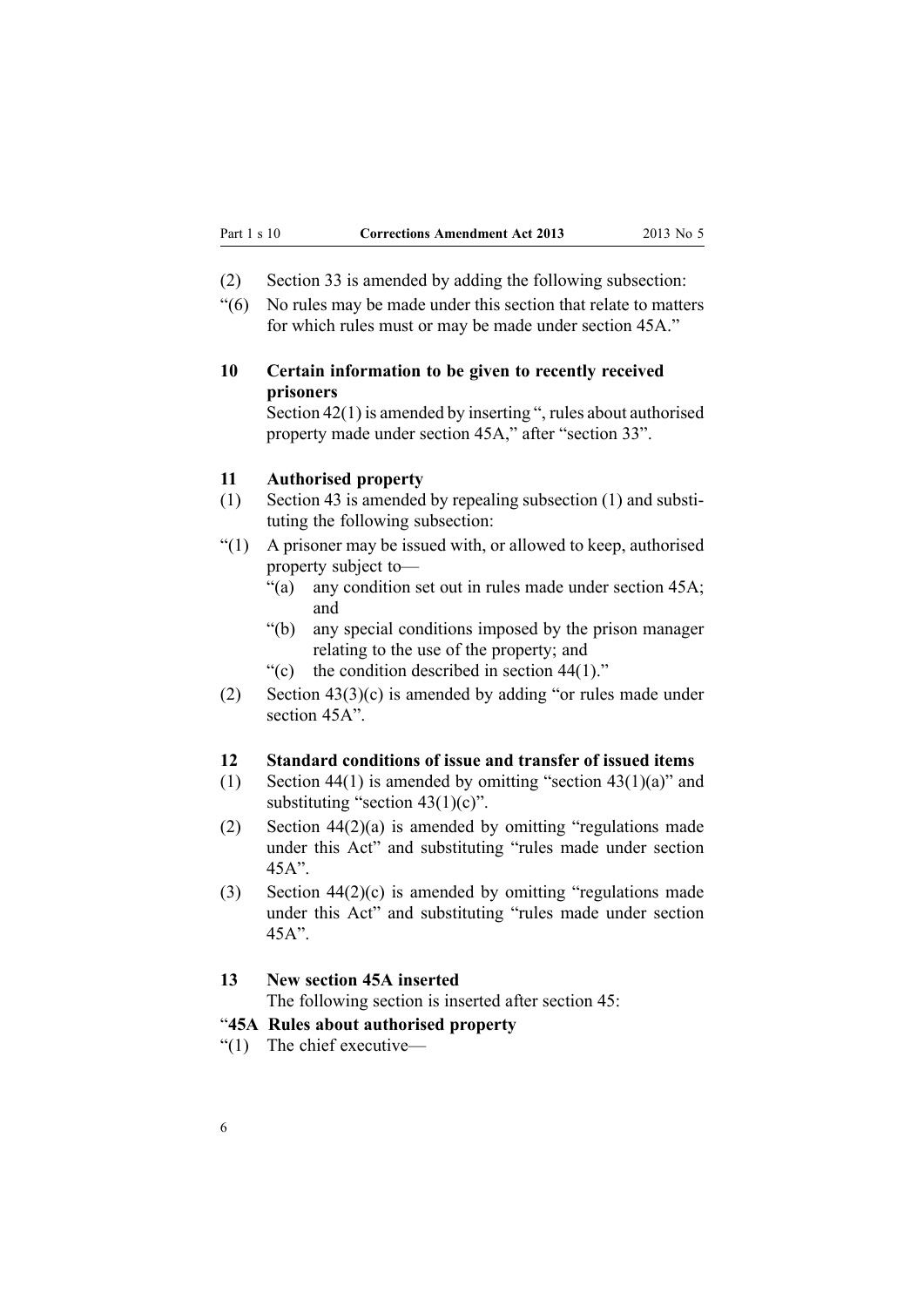- <span id="page-6-0"></span>"(a) must, in respec<sup>t</sup> of all corrections prisons, make rules declaring the items of property that prisoners may be issued with or allowed to keep; and
- "(b) may make rules imposing conditions that attach to an item of property so declared; and
- "(c) must publish the rules on an Internet site; and
- "(d) must make the rules available for public inspection free of charge and for purchase at <sup>a</sup> reasonable price; and
- "(e) must give notice in the *Gazette* whenever rules are made or amended under this section, stating—
	- "(i) the Internet site on which the rules are published; and
	- "(ii) the place where the rules can be inspected; and
	- "(iii) the place where the rules can be purchased.
- "(2) The Commissioner of Police—
	- "(a) must, in respec<sup>t</sup> of all Police jails, make rules declaring the items of property that prisoners may be issued with or allowed to keep; and
	- "(b) may make rules specifying conditions that attach to an item of property so declared; and
	- "(c) must arrange for the rules to be made available and published in accordance with subsection  $(1)(c)$  to  $(e)$ .
- "(3) Rules made under subsection  $(1)$  or  $(2)$  are deemed to be regulations for the purposes of the Regulations (Disallowance) Act 1989 but not for the purposes of the Acts and Regulations Publication Act 1989."

#### **14 Segregation for purpose of medical oversight**

- (1) [Section](http://www.legislation.govt.nz/pdflink.aspx?id=DLM295475) 60(1) is amended by omitting "a medical officer" and substituting "the health centre manager".
- (2) [Section](http://www.legislation.govt.nz/pdflink.aspx?id=DLM295475) 60 is amended by inserting the following subsection after subsection (1):
- "(1A) Before <sup>a</sup> health centre manager makes <sup>a</sup> recommendation under subsection (1) that relates to <sup>a</sup> matter outside his or her scope of practice, he or she must consult a medical practitioner whose scope of practice includes that matter."
- (3) [Section](http://www.legislation.govt.nz/pdflink.aspx?id=DLM295475) 60(4) is amended by omitting "medical officer" and substituting "health centre manager".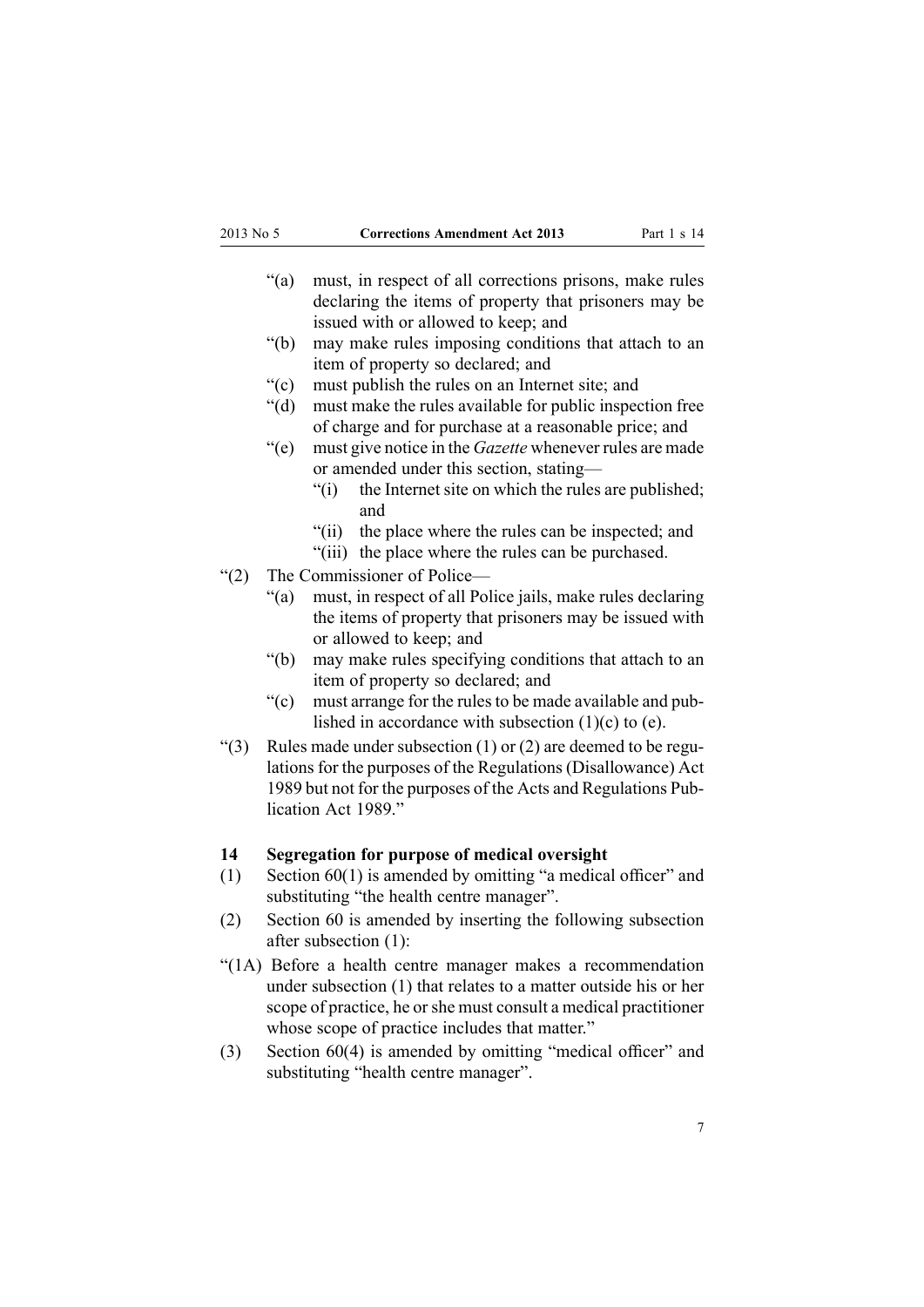- <span id="page-7-0"></span>(4) [Section](http://www.legislation.govt.nz/pdflink.aspx?id=DLM295475) 60(5) is repealed and the following subsections are substituted:
- $(5)$  While a direction under this section is in force, the health centre manager must, unless he or she is satisfied that it is not necessary in the circumstances, ensure that <sup>a</sup> registered health professional visits the prisoner concerned—
	- "(a) at least once per day; or
	- "(b) if the prisoner is assessed to be at risk of self-harm, at least twice per day.
- "(6) In this section, **scope of practice** has the same meaning as in section 5(1) of the Health Practitioners Competence Assurance Act 2003."

#### **15 New section 66A inserted**

The following section is inserted after [section](http://www.legislation.govt.nz/pdflink.aspx?id=DLM295485) 66:

#### "**66A Self-employment**

- "(1) Every prisoner (other than <sup>a</sup> prisoner who is only awaiting trial or on remand or who is detained under the Immigration Act 2009) may, subject to the prison manager's approval, be self-employed while in custody and be employed in that work within the prison or outside the prison in which he or she is detained.
- "(2) The prison manager must not approve <sup>a</sup> prisoner to be selfemployed under this section unless the work—
	- "(a) is of <sup>a</sup> kind described in subsection (3) that is approved by the chief executive; and
	- "(b) is done under the conditions approved by the chief executive.
- " $(3)$  The work referred to in subsection  $(2)$  is work that is intended to provide the prisoner with work experience or to assist his or her rehabilitation or reintegration into the community.
- "(4) Any work in which <sup>a</sup> prisoner is employed under this section must be carried out in accordance with any prescribed requirements"

#### **16 Earnings of employed prisoner**

[Section](http://www.legislation.govt.nz/pdflink.aspx?id=DLM295486) 67(2) is repealed and the following subsections are substituted: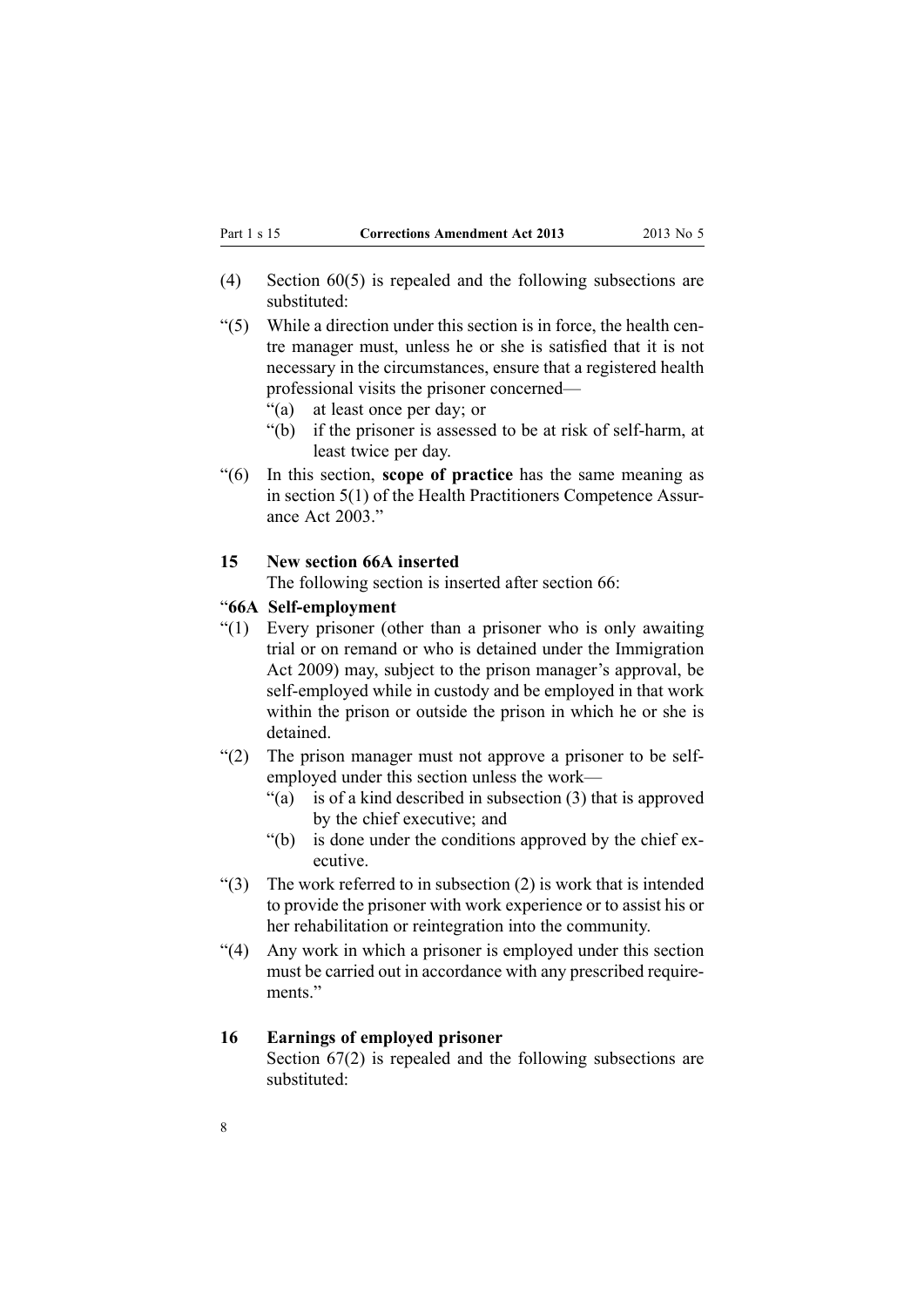- <span id="page-8-0"></span>"(2) Every prisoner described in subsection (4) must pay to the chief executive to the credit of the prisoner, at the times that the chief executive directs, those sums on account of his or her earnings in that employment that the chief executive determines.
- "(3) A person who receives money on behalf of <sup>a</sup> prisoner engaged in self-employment must, after deducting any commission, pay to the chief executive to the credit of the prisoner, those sums on account of the prisoner's earnings in that employment that the chief executive determines.
- "(4) Subsections (2) and (3) apply to a prisoner who is—
	- "(a) temporarily released from custody under section 62 to engage in self-employment; or
	- "(b) engaged in self-employment at the prison."

#### **17 Application of money**

- (1) [Section](http://www.legislation.govt.nz/pdflink.aspx?id=DLM295487) 68(a) is amended by inserting "or self-employment" after "employment".
- (2) [Section](http://www.legislation.govt.nz/pdflink.aspx?id=DLM295487) 68(b) is amended by inserting "or self-employment" after "employment".
- (3) [Section](http://www.legislation.govt.nz/pdflink.aspx?id=DLM295487) 68 is amended by inserting the following paragraph after paragraph (b):
	- "(ba) the cost of the prisoner's detention for each week during which he or she is allowed, at any time, to engage in self-employment while in the custody of the chief executive, but not exceeding the weekly rate fixed by the Minister:".

#### **18 Minimum entitlements**

[Section](http://www.legislation.govt.nz/pdflink.aspx?id=DLM295489) 69(4) is amended by inserting the following paragraph before paragraph (a):

- "(aa) may be denied, for not more than 2 consecutive days at <sup>a</sup> time, the minimum entitlement referred to in subsection  $(1)(a)$  if—
	- "(i) the prisoner has been temporarily released from custody or temporarily removed from prison under section 62 or removed for judicial purposes under section 65; and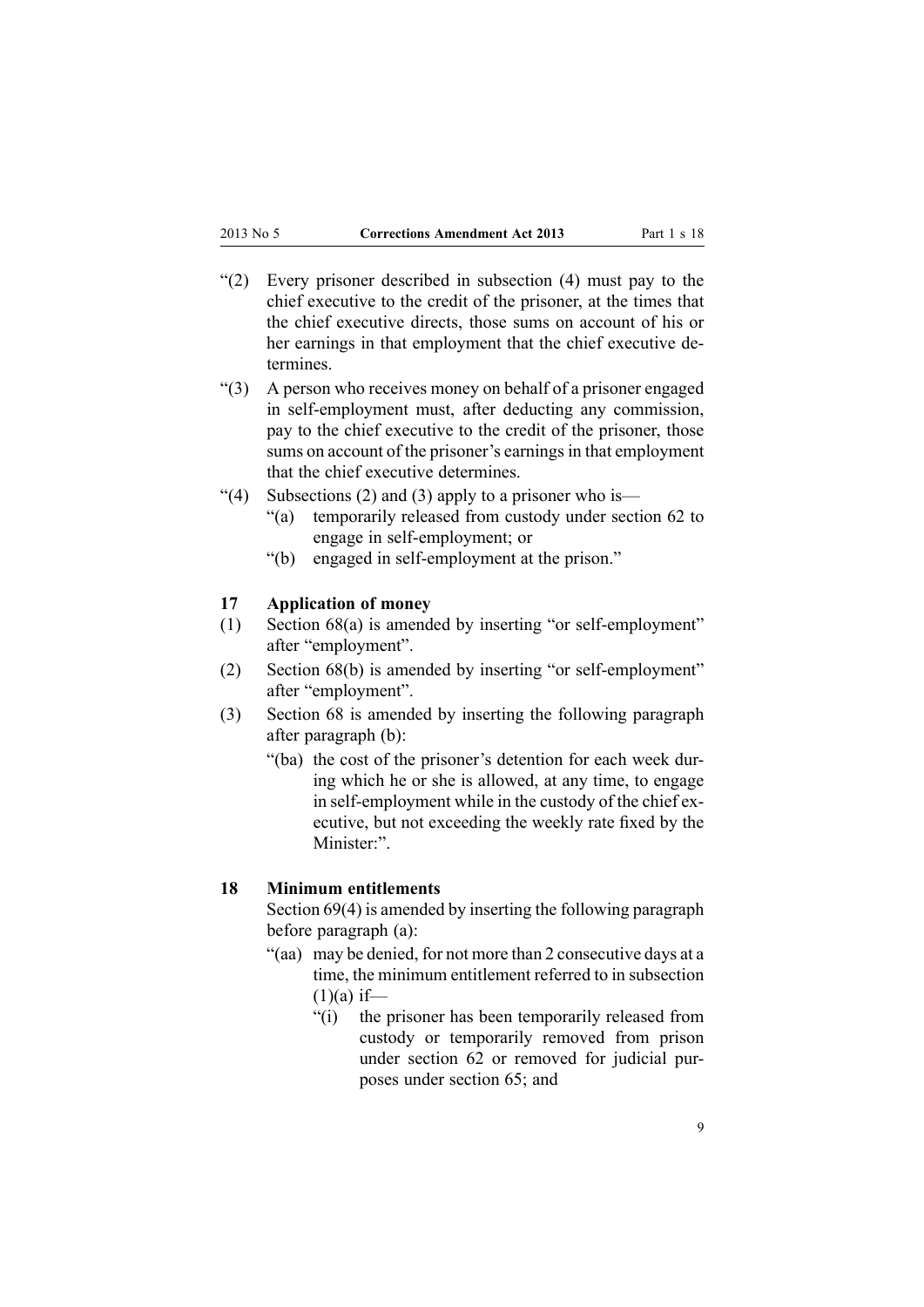<span id="page-9-0"></span>"(ii) in the opinion of the prison manager, it is not practicable to provide the entitlement during the times the prisoner is in the prison:".

# **19 Diet**

- (1) [Section](http://www.legislation.govt.nz/pdflink.aspx?id=DLM295499) 72(1) is amended by omitting "that complies with any drinking water standards for the time being issued by the Ministry of Health or in force under any enactment" and substituting "must be made available to every prisoner whenever he or she needs it".
- (2) [Section](http://www.legislation.govt.nz/pdflink.aspx?id=DLM295499) 72(3) is amended by inserting "or health centre manager" after "medical officer".

#### **20 Use of force**

[Section](http://www.legislation.govt.nz/pdflink.aspx?id=DLM296018) 83(3) is amended by omitting "prescribed" and substituting "authorised".

#### **21 Restraint of prisoners**

[Section](http://www.legislation.govt.nz/pdflink.aspx?id=DLM296023) 87(5) is repealed and the following subsections are substituted:

- $(5)$  A prison manager may authorise the use of a mechanical restraint on <sup>a</sup> prisoner for more than 24 hours only if, in the opinion of <sup>a</sup> medical officer, continued restraint is necessary to protect the prisoner from self-harm.
- "(5A) An authorisation under subsection (5) must—
	- "(a) be in writing; and
	- "(b) specify the type of restraint to be used; and
	- "(c) specify the time during which the prisoner is to be kept under restraint; and
	- "(d) include <sup>a</sup> record of the medical officer's opinion that the restraint is necessary to protect the prisoner from self-harm"

#### **22 Definition of strip search**

- (1) [Section](http://www.legislation.govt.nz/pdflink.aspx?id=DLM296027) 90(2) is amended by repealing paragraph (f) and substituting the following paragraph:
	- "(f) with his or her legs spread apart, bend his or her knees until his or her buttocks are adjacent to his or her heels:".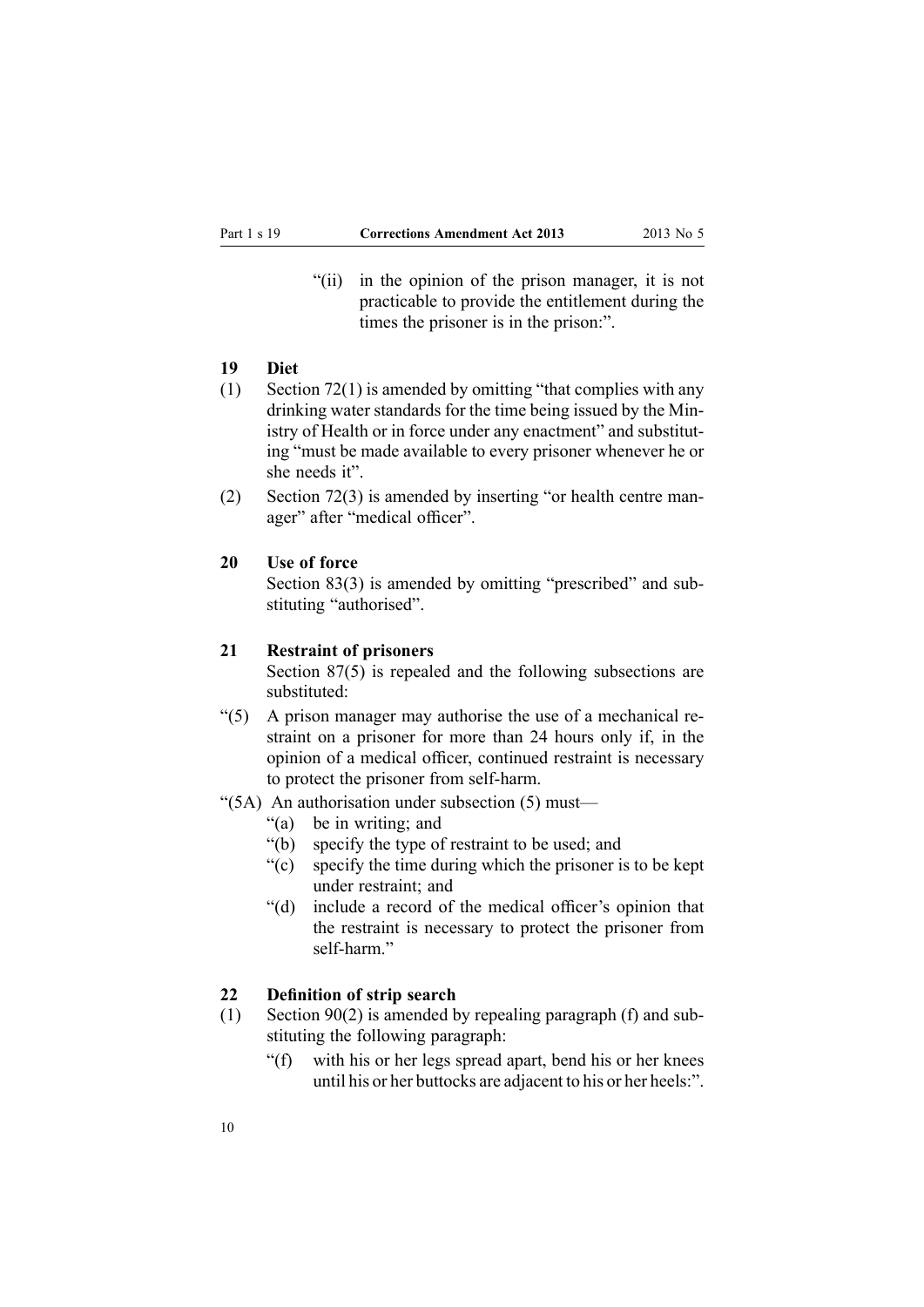- <span id="page-10-0"></span>(2) [Section](http://www.legislation.govt.nz/pdflink.aspx?id=DLM296027) 90 is amended by repealing subsections (3) and (4) and substituting the following subsection:
- "(3) Authority to conduct <sup>a</sup> strip search—
	- "(a) includes the authority to conduct <sup>a</sup> visual examination (whether or not facilitated by any instrument or device designed to illuminate or magnify) of the mouth, nose, ears, and anal and genital areas; but
	- "(b) does not authorise the insertion of any instrument, device, or thing into any orifice of those kinds."

#### **23 Search of prisoners and cells**

- (1) Section [98\(6\)\(b\)](http://www.legislation.govt.nz/pdflink.aspx?id=DLM296038) is amended by adding "after the prisoner is temporarily released from custody".
- (2) [Section](http://www.legislation.govt.nz/pdflink.aspx?id=DLM296038) 98(7) is amended by repealing paragraph (b) and substituting the following paragraph:
	- "(b) on the return of the prisoner to the prison—
		- "(i) after the prisoner has been outside the prison in the control of an officer, probation officer, or staff member who is not an officer; but
		- "(ii) not if the prisoner is returning to the prison from work; and".
- (3) [Section](http://www.legislation.govt.nz/pdflink.aspx?id=DLM296038) 98 is amended by inserting the following subsections after subsection (7):
- "(7A) Every prisoner who is subject to <sup>a</sup> direction under section  $60(1)(b)$  because of risk of self-harm must be required to undergo <sup>a</sup> strip search conducted by an officer—
	- "(a) when the prisoner is first placed in <sup>a</sup> segregation area pursuan<sup>t</sup> to the direction; and
	- "(b) each time the prisoner is returned to the segregation area after the prisoner has been in <sup>a</sup> par<sup>t</sup> of the prison that is used by prisoners who are not subject to <sup>a</sup> segregation direction.
- "(7B) In this subsection and subsection  $(7A)$ ,—

"**segregation area** means any confined area of the prison for the accommodation of prisoners who are subject to <sup>a</sup> segregation direction

"**segregation direction** means any direction under section 60."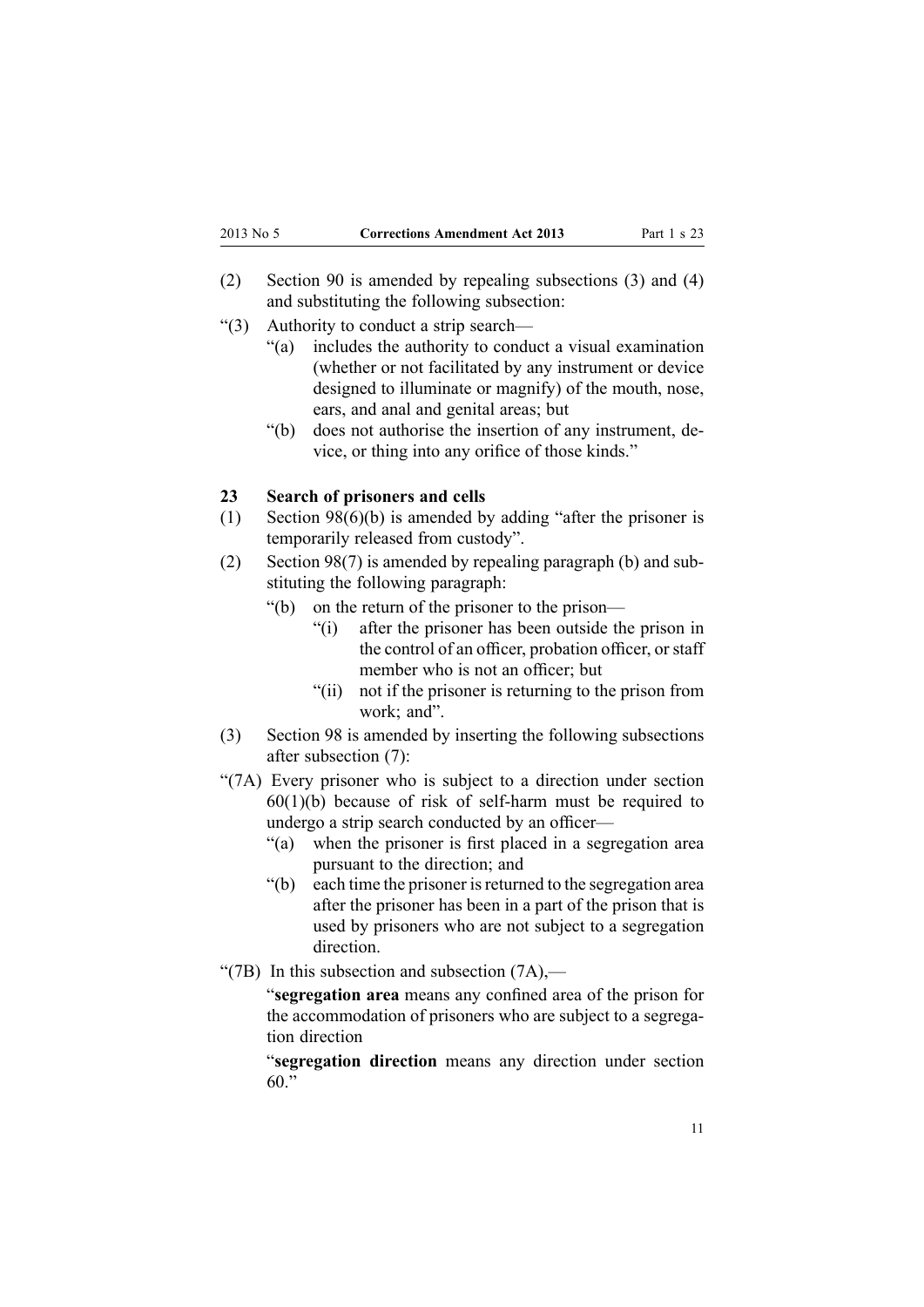- <span id="page-11-0"></span>(4) Section [98\(8\)\(a\)](http://www.legislation.govt.nz/pdflink.aspx?id=DLM296038) is amended by inserting "dilute, contaminate, or otherwise" after "may".
- (5) Section [98\(8\)\(b\)](http://www.legislation.govt.nz/pdflink.aspx?id=DLM296038) is amended by inserting "dilution, contamination, or" after "such".

#### **24 Interpretation**

[Section](http://www.legislation.govt.nz/pdflink.aspx?id=DLM1955248) 103A is repealed and the following section substituted:

#### "**103A Interpretation**

In this section and in sections 104 to 110A, unless the context otherwise requires, **authorised person** means—

- "(a) <sup>a</sup> prison manager; or
- "(b) <sup>a</sup> staff member authorised by the manager, in writing, to read correspondence for the purpose of section 107."

#### **25 General considerations relating to mail**

[Section](http://www.legislation.govt.nz/pdflink.aspx?id=DLM296047) 104 is amended by omitting "authorised officers" and substituting "staff members".

#### **26 Opening of mail**

[Section](http://www.legislation.govt.nz/pdflink.aspx?id=DLM296049) 106 is amended by repealing subsection (2) and substituting the following subsection:

"(2) Any mail to or from <sup>a</sup> prisoner that is to be opened or examined must be opened and examined by <sup>a</sup> staff member in the presence of 1 other staff member."

#### **27 Reading of correspondence**

- (1) Section  $107(1)$  is amended by omitting "officer" and substituting "person".
- (2) Section [107\(2\)](http://www.legislation.govt.nz/pdflink.aspx?id=DLM296050) is amended by omitting "officer" and substituting "person".

#### **28 New section 109 substituted**

[Section](http://www.legislation.govt.nz/pdflink.aspx?id=DLM296052) 109 is repealed and the following section substituted: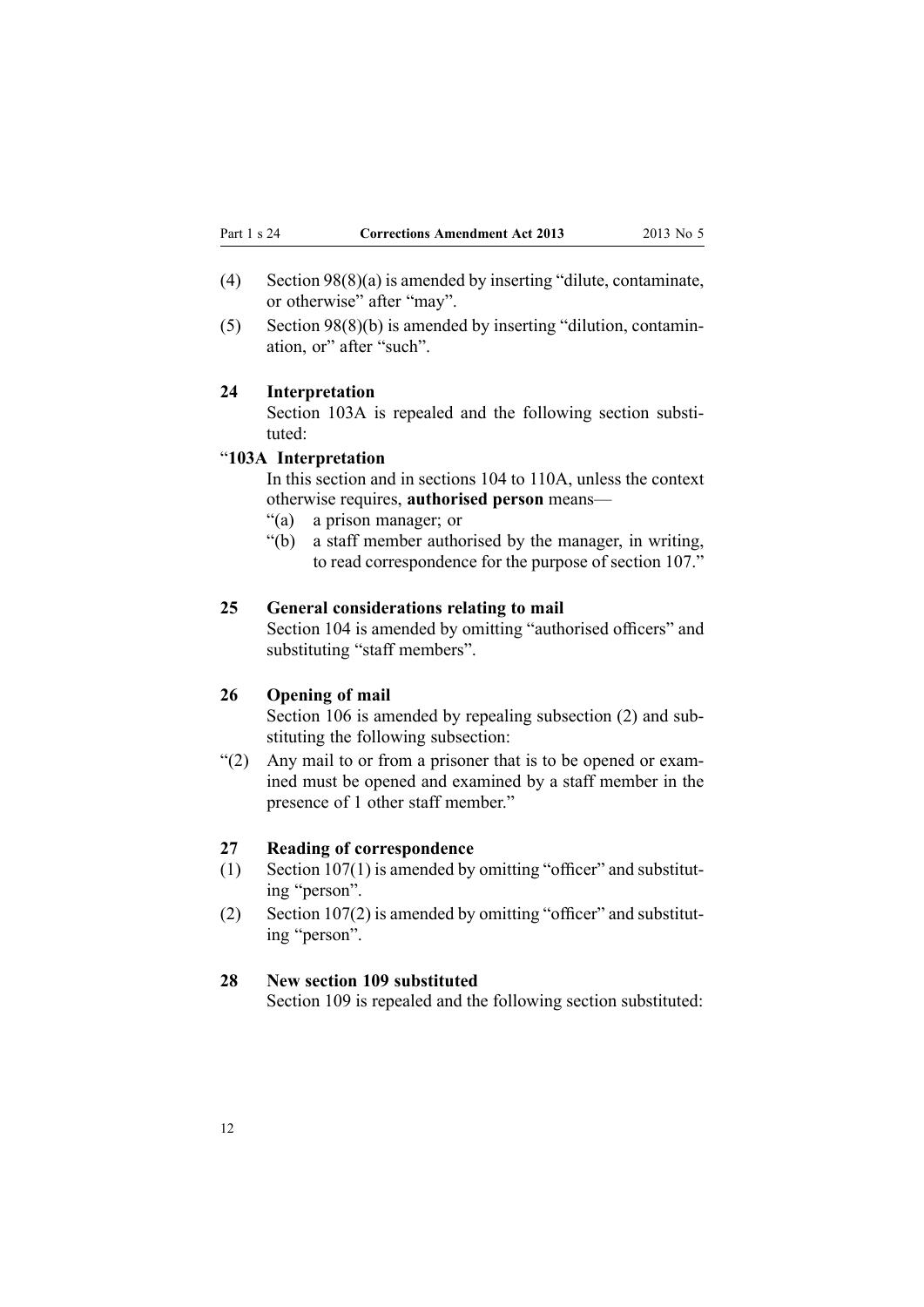# <span id="page-12-0"></span>"**109 Mail between prisoners, official agencies, and members of Parliament**

A staff member must not open any mail and an authorised person must not read any correspondence and <sup>a</sup> prison manager must not withhold any mail that—

- "(a) is from <sup>a</sup> prisoner to an official agency; or
- "(b) is from <sup>a</sup> prisoner to <sup>a</sup> member of Parliament and is addressed to that member at Parliament; or
- "(c) is from an official agency or member of Parliament to <sup>a</sup> prisoner, and accompanied by <sup>a</sup> covering letter addressed to the prison manager stating that the agency or member of Parliament is acting in an official capacity in respec<sup>t</sup> of the prisoner."

#### **29 Mail between prisoners and legal advisers**

- (1) [Section](http://www.legislation.govt.nz/pdflink.aspx?id=DLM296053) 110 is amended by repealing subsection (1) and substituting the following subsection:
- "(1) A staff member must not open any mail and an authorised person must not read any correspondence and <sup>a</sup> prison manager must not withhold any mail between <sup>a</sup> prisoner and his or her legal adviser, unless authorised to do so under any of subsections  $(2)$  to  $(6)$ ."
- (2) Section [110\(2\)](http://www.legislation.govt.nz/pdflink.aspx?id=DLM296053) is amended by omitting "An authorised officer" and substituting "A staff member".

#### **30 Restrictions on disclosure of mail**

- (1) Section [110A\(a\)](http://www.legislation.govt.nz/pdflink.aspx?id=DLM1955267) is amended by omitting "authorised officer" in each place where it appears and substituting "authorised person".
- (2) Section [110A\(b\)](http://www.legislation.govt.nz/pdflink.aspx?id=DLM1955267) is amended by omitting "officer" and substituting "authorised person".

#### **31 Destruction of recordings**

[Section](http://www.legislation.govt.nz/pdflink.aspx?id=DLM296092) 120 is amended by repealing subsection (1) and substituting the following subsections:

"(1) The chief executive must take all practicable steps to ensure that every recording of <sup>a</sup> prisoner call held by the chief executive is destroyed or completely erased,—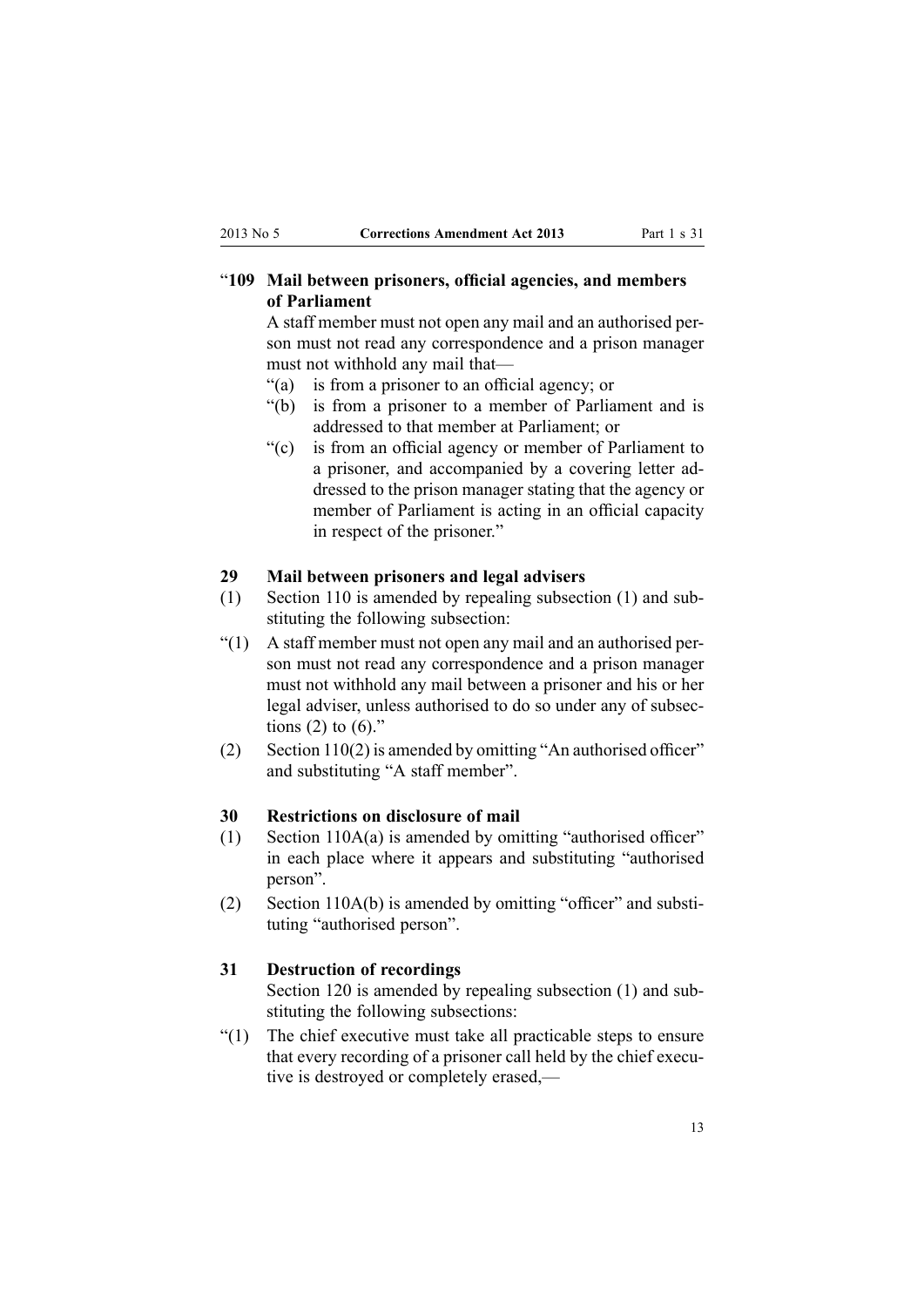- <span id="page-13-0"></span>"(a) not later than 2 years after the call was made unless the chief executive has within that time considered that the information contained in the recording is likely to be—
	- "(i) required for the purposes of an investigation into an offence or possible offence; or
	- "(ii) required for the purposes of an investigation into the possibility that an offence may be committed in the future; or
	- "(iii) required for evidence in <sup>a</sup> prosecution or possible prosecution for an offence, or in disciplinary proceedings, or in proceedings against <sup>a</sup> prisoner for <sup>a</sup> disciplinary offence; or
	- "(iv) required to be disclosed under the Privacy Act 1993; or
- "(b) within <sup>a</sup> time prescribed in regulations (being <sup>a</sup> time not later than 2 years after the call was made) if any circumstances prescribed in regulations apply.
- "(1A) If <sup>a</sup> recording of <sup>a</sup> prisoner call is held by the chief executive for any reason specified in subsection  $(1)(a)$ , the chief executive must, as soon as he or she is satisfied that the information contained in the recording is no longer likely to be required for that reason, take all practicable steps to ensure the recording is destroyed or completely erased."

#### **32 Prisoner may be required to submit to drug or alcohol test**

- (1) Section [124\(1\)](http://www.legislation.govt.nz/pdflink.aspx?id=DLM296097) is amended by inserting "and subject to any limitations prescribed by regulations" after "subsection (2)".
- (2) Section [124\(2\)\(a\)](http://www.legislation.govt.nz/pdflink.aspx?id=DLM296097) is amended by omitting "believes" and substituting "suspects".

#### **33 Obligations of persons carrying out procedure**

Section [125\(a\)\(iii\)](http://www.legislation.govt.nz/pdflink.aspx?id=DLM296098) is amended by inserting "dilute, contaminate, or otherwise" after "offence to".

#### **34 Offences by prisoners relating to drugs and alcohol**

(1) Section [129\(a\)](http://www.legislation.govt.nz/pdflink.aspx?id=DLM296504) is amended by inserting "or health centre manager" after "medical officer".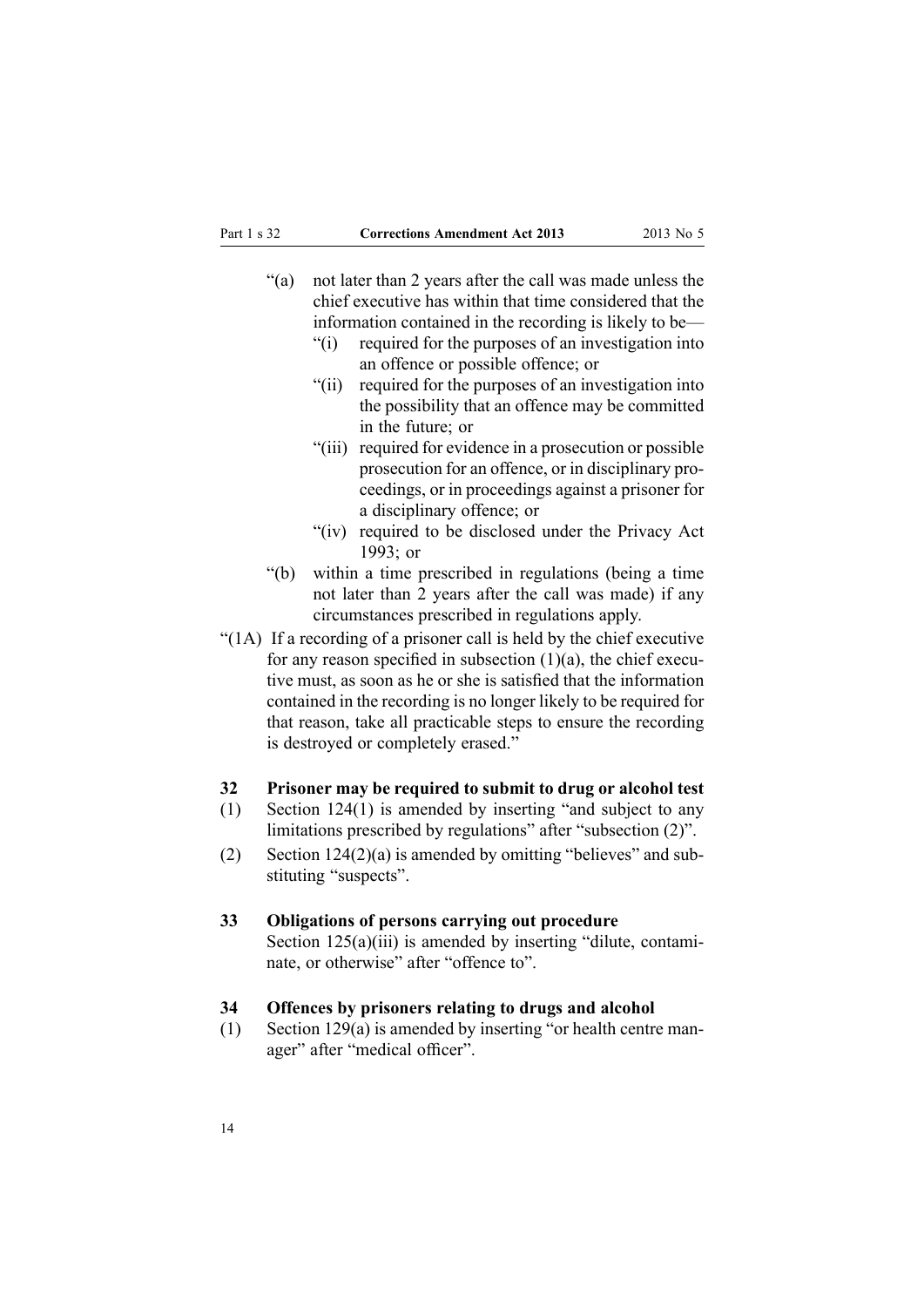- <span id="page-14-0"></span>(2) The heading to [section](http://www.legislation.govt.nz/pdflink.aspx?id=DLM296504) 129 is amended by omitting "**and alcohol**" and substituting "**, alcohol, and smoking**".
- (3) [Section](http://www.legislation.govt.nz/pdflink.aspx?id=DLM296504) 129 is amended by inserting the following paragraph after paragraph (a):
	- "(aa) smokes tobacco or any other substance inside <sup>a</sup> prison; or".
- (4) [Section](http://www.legislation.govt.nz/pdflink.aspx?id=DLM296504) 129 is amended by repealing paragraph (c) and substituting the following paragraph:
	- "(c) does any of the following in respec<sup>t</sup> of any sample required to be supplied (whether by that prisoner or any other prisoner) in accordance with <sup>a</sup> prescribed procedure:
		- "(i) consumes, administers, orsupplies any substance with intent to dilute or contaminate the sample:
		- "(ii) otherwise tampers with the sample."

# **35 Offences committed by persons while on temporary release from custody under section 62**

Section [130\(1\)](http://www.legislation.govt.nz/pdflink.aspx?id=DLM296505) is amended by inserting "or health centre manager" after "medical officer".

#### **36 Powers of hearing adjudicator in relation to offences against discipline**

- (1) Section [133\(3\)\(a\)](http://www.legislation.govt.nz/pdflink.aspx?id=DLM296508) is amended by inserting "all or any" before "privileges".
- (2) [Section](http://www.legislation.govt.nz/pdflink.aspx?id=DLM296508) 133 is amended by inserting the following subsection after subsection (3):

"(3A) The hearing adjudicator must take into account the prisoner's circumstances before imposing any forfeiture or postponement of privileges under subsection (3)(a)."

#### **37 Powers of Visiting Justice in relation to offences by prisoners**

- (1) Section [137\(3\)\(a\)](http://www.legislation.govt.nz/pdflink.aspx?id=DLM296512) is amended by inserting "all or any" before "privileges".
- (2) [Section](http://www.legislation.govt.nz/pdflink.aspx?id=DLM296512) 137 is amended by inserting the following subsection after subsection (3):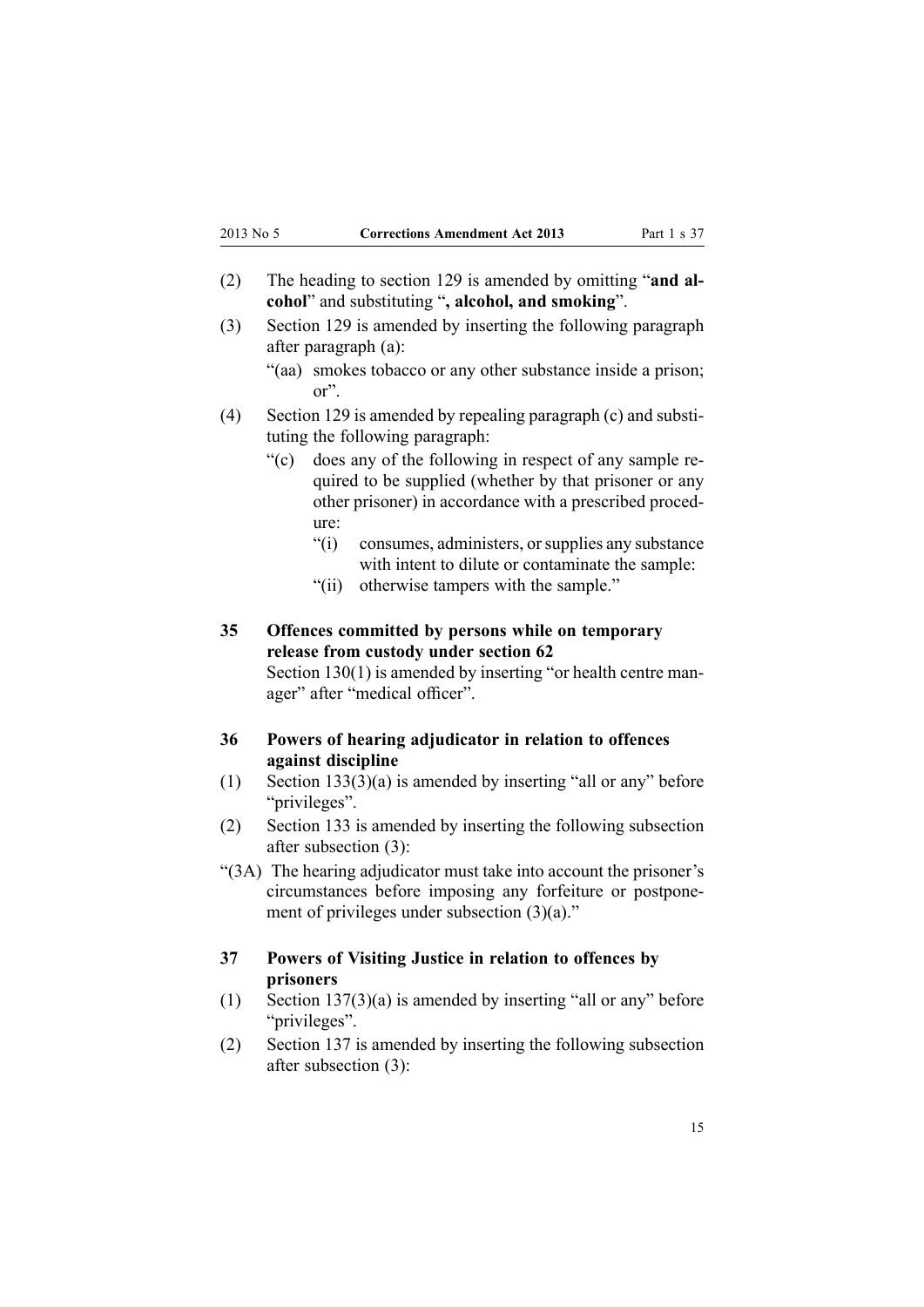<span id="page-15-0"></span>"(3A) The Visiting Justice must take into account the prisoner's circumstances before imposing any forfeiture or postponement of privileges under subsection (3)(a)."

#### **38 New heading and section 165 substituted**

The heading above [section](http://www.legislation.govt.nz/pdflink.aspx?id=DLM296554) 165 and section 165 are repealed and the following heading and section substituted:

"*Health records*

#### "**165 Health records**

- "(1) Every medical officer must ensure that an adequate record of the health care or treatment provided by that officer to <sup>a</sup> prisoner at a prison is maintained and kept securely and not treated as par<sup>t</sup> of the prison records for that prisoner or former prisoner, as the case may be.
- "(2) Every health centre manager must ensure that—
	- "(a) an adequate record of the health care or treatment provided to <sup>a</sup> prisoner at <sup>a</sup> prison is maintained; and
	- "(b) full health records(including dental records of prisoners or former prisoners at the prison) are kept securely; and
	- "(c) the health record of any prisoner or former prisoner at the prison is not treated as par<sup>t</sup> of the prison records of that prisoner or former prisoner, as the case may be."

#### **39 New heading and section 179AA inserted**

The following heading and section are inserted after [section](http://www.legislation.govt.nz/pdflink.aspx?id=DLM296570) [179](http://www.legislation.govt.nz/pdflink.aspx?id=DLM296570):

"*Status of certain rules and regulations relating to smoking in prisons*

#### "**179AA Status of certain rules and regulations relating to smoking in prisons**

- "(1) On and from 12 February 2013, the following rules and regulations must be treated as if they were made after Part 3 of the Corrections Amendment Act 2013 came into force:
	- "(a) any rule made before 12 February 2013 by <sup>a</sup> prison manager under section 33 that forbids prisoners to smoke tobacco or any other substance, or forbids prisoners to possess tobacco or any tobacco-related item; and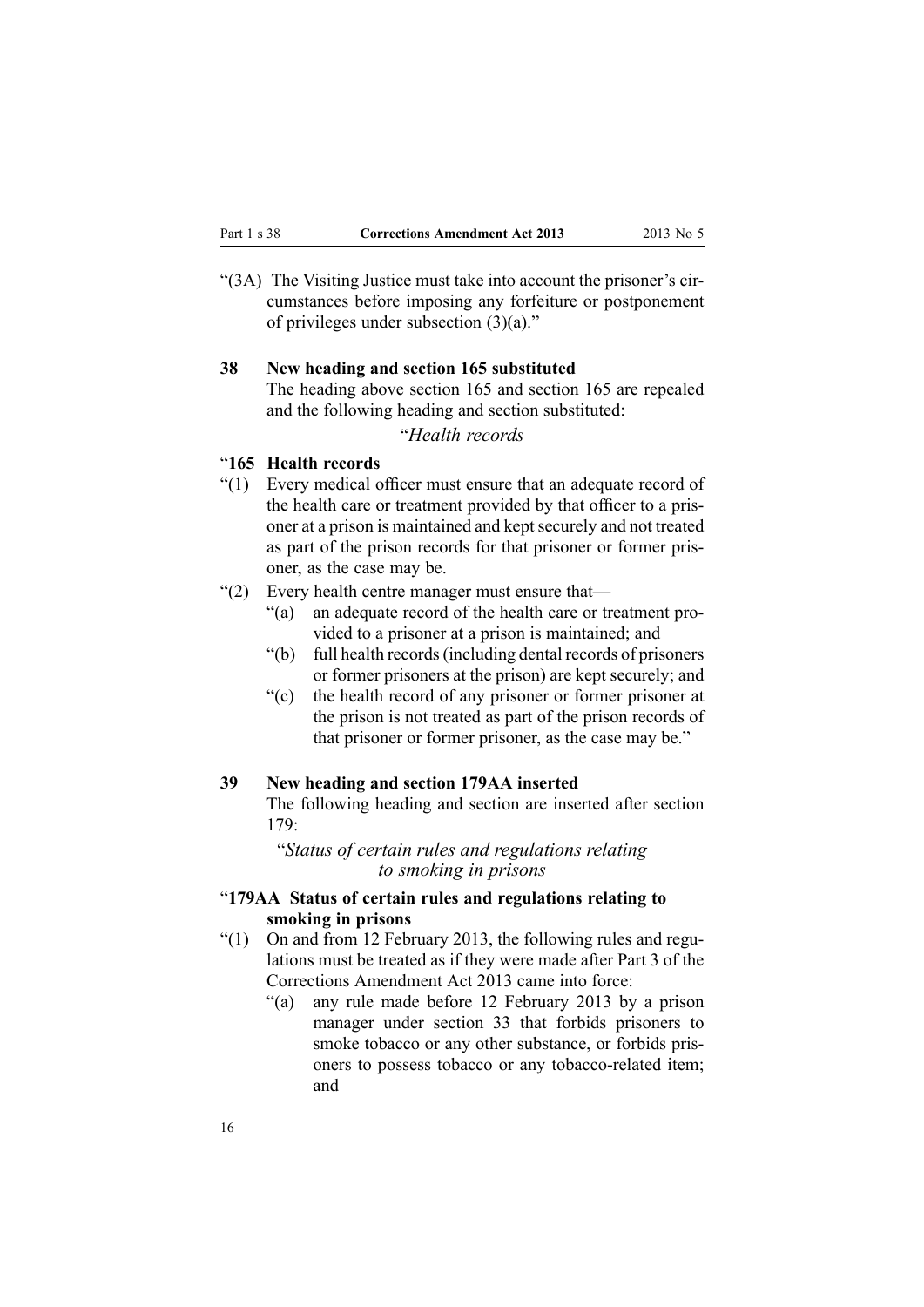- <span id="page-16-0"></span>"(b) regulations 4 and 6 of the Corrections Amendment Regulations 2012.
- "(2) On and from 12 February 2013, no proceedings may be brought against the Crown questioning the validity of any rules or regulations referred to in subsection (1).
- "(3) Nothing in this section affects proceedings commenced before 12 February 2013 to the extent that any reliefsought or granted in those proceedings relates only to the period before 12 February 2013."

#### **40 New heading and section 189D inserted**

The following heading and section are inserted after [section](http://www.legislation.govt.nz/pdflink.aspx?id=DLM1955999) [189C](http://www.legislation.govt.nz/pdflink.aspx?id=DLM1955999):

"*Information associated with seized electronic communication devices*

- "**189D Chief executive may require electronic communications company to provide information to access contents of seized device**
- "(1) This section applies if an electronic communication device is seized under section 150 and the chief executive believes, on reasonable grounds, that it is necessary for the detection or investigation of an offence under this Act to examine the contents of the device.
- "(2) If this section applies, the chief executive may by notice in writing require an electronic communications company to provide information, to the extent that it is stored by the company in the ordinary course of its business, that will enable the chief executive to access the contents of the device (for example, information that will unlock or unblock the device).
- "(3) The department must pay for the actual and reasonable costs (if any) incurred by an electronic communications company in providing information required under this section.
- "(4) In this section,—

"**contents of the device** includes any information on the device or stored on or by the device

"**electronic communications company** means any person who provides any service in New Zealand that enables or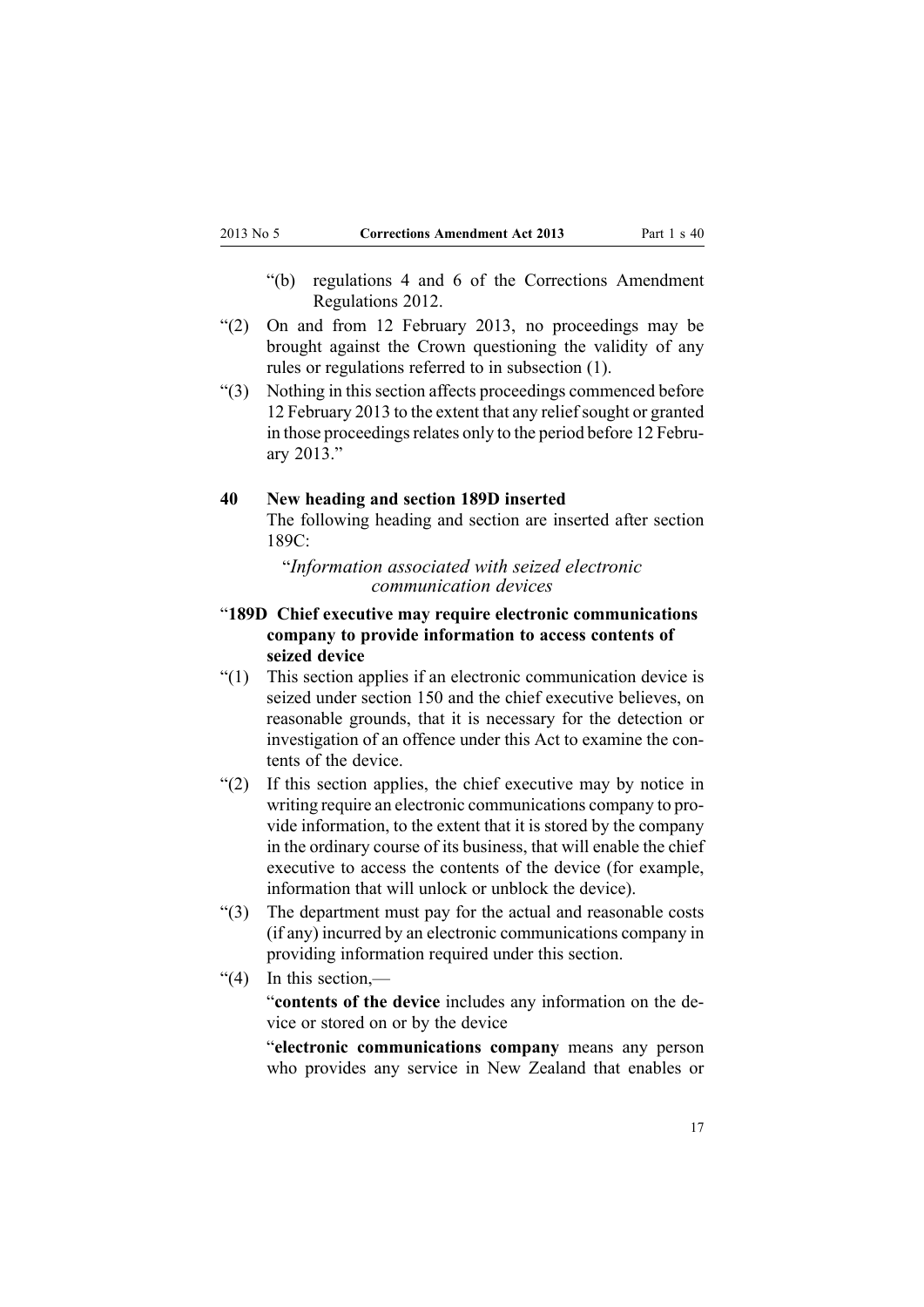<span id="page-17-0"></span>facilitates electronic communication devices to communicate with each other"

# **41 Matters to be included in annual report**

Section [190\(3\)\(a\)\(i\)](http://www.legislation.govt.nz/pdflink.aspx?id=DLM297103) is amended by omitting "section 199D(2) and  $(3)$ " and substituting "section 199D $(1A)$ ,  $(2)$ , and  $(3)$ ".

# **42 New sections 199AA and 199AB inserted** The following sections are inserted after [section](http://www.legislation.govt.nz/pdflink.aspx?id=DLM297119) 199:

# "**199AA Delegation of powers and functions of chief executive to contractor**

- "(1) Without limiting sections 41 and 42 of the State Sector Act 1988, but subject to section 10 of this Act, the chief executive may delegate to <sup>a</sup> contractor or an employee of <sup>a</sup> contractor, either generally or particularly, any of the functions or powers of the chief executive under this Act.
- "(2) Subject to any general or special directions given or conditions" imposed by the chief executive, <sup>a</sup> contractor or an employee of <sup>a</sup> contractor to whom any functions or powers are delegated may perform those functions or exercise those powers in the same manner and with the same effect as if they had been conferred directly by this Act and not by delegation.
- "(3) A contractor or an employee of <sup>a</sup> contractor who has been delegated any functions or powers under subsection (1) may with the prior written approval of the chief executive delegate those functions or powers to an employee of the contractor.
- "(4) A contractor or an employee of <sup>a</sup> contractor who appears to act under <sup>a</sup> delegation is presumed to be acting in accordance with its terms and conditions in the absence of evidence to the contrary.
- "(5) A delegation made under this section is revocable at any time in writing and until it is revoked continues in force according to its tenor, despite the fact that the chief executive by whom it was made may have ceased to hold office, and continues to have effect as if made by the successor in office of that chief executive.
- "(6) A delegation under this section does not affect the exercise of any function or power by the chief executive or the responsi-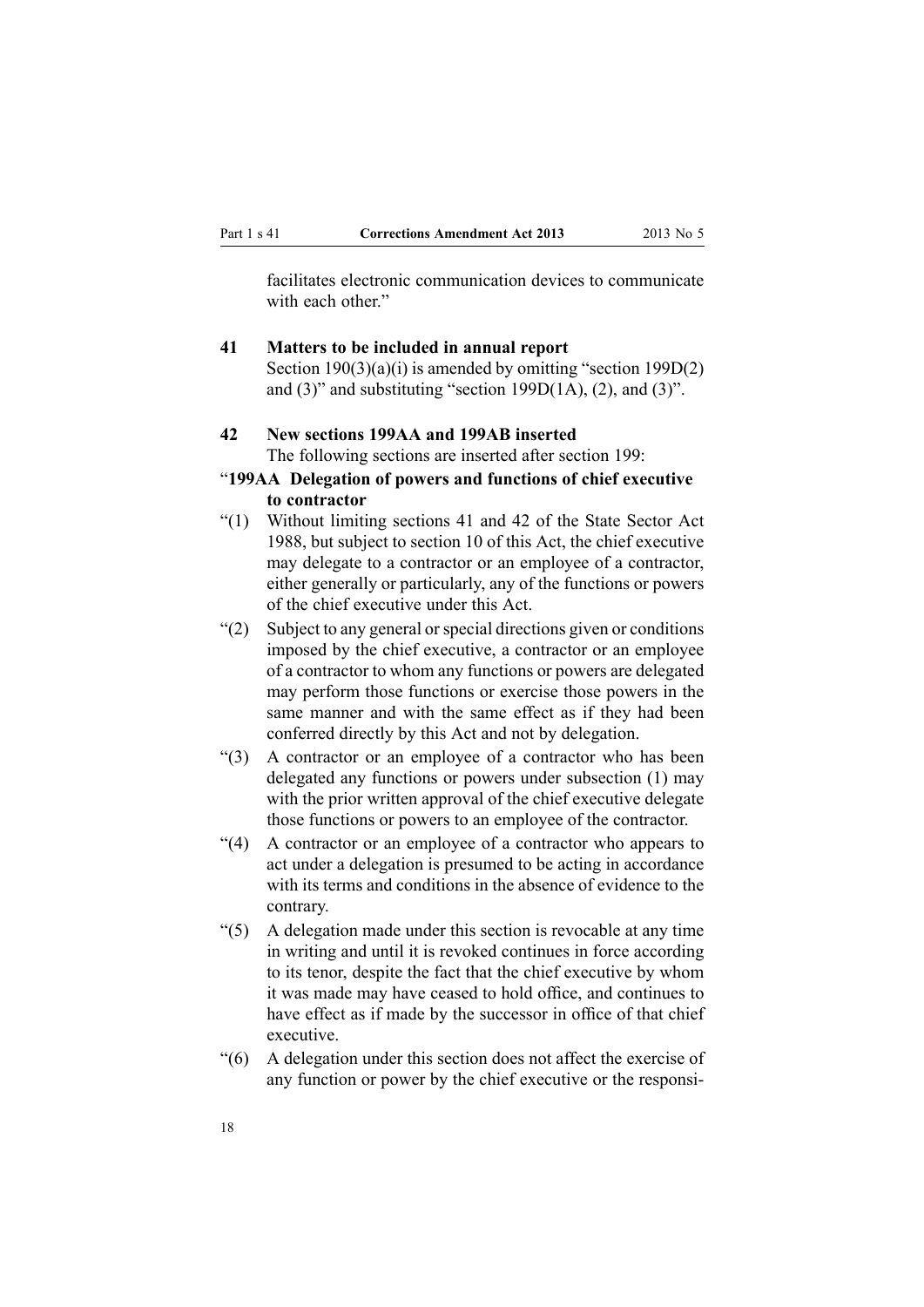<span id="page-18-0"></span>bility of the chief executive for the actions of any person acting under the delegation.

# "**199AB Delegation of powers and functions of chief executive to subcontractor**

- "(1) Without limiting sections 41 and 42 of the State Sector Act 1988, but subject to section 10 of this Act, the chief executive may delegate to <sup>a</sup> subcontractor referred to in section 199C or an employee of that subcontractor, either generally or particularly, any of the functions or powers of the chief executive under this Act.
- "(2) Subject to any general or special directions given or conditions imposed by the chief executive, <sup>a</sup> subcontractor or employee of that subcontractor to whom the functions or powers are delegated may perform those functions or exercise those powers in the same manner and with the same effect as if they had been conferred directly by this Act and not by delegation.
- "(3) A subcontractor or an employee of <sup>a</sup> subcontractor who has been delegated any functions or powers under subsection (1) may with the prior written approval of the chief executive delegate those functions or powers to an employee of the subcontractor.
- "(4) A subcontractor or an employee of <sup>a</sup> subcontractor who appears to act under <sup>a</sup> delegation is presumed to be acting in accordance with its terms and conditions in the absence of evidence to the contrary.
- "(5) Section 199AA(5) and (6) apply to a delegation under this section"

#### **43 Reporting responsibilities**

[Section](http://www.legislation.govt.nz/pdflink.aspx?id=DLM2633815) 199D is amended by inserting the following subsections after subsection (1):

- "(1A) A contractor must, at any intervals (not exceeding 4 months) that are determined by the chief executive, repor<sup>t</sup> in writing to the chief executive on—
	- "(a) the exercise of any functions, duties, or powers delegated under sections 199AA and 199A to the contractor or an employee of the contractor; and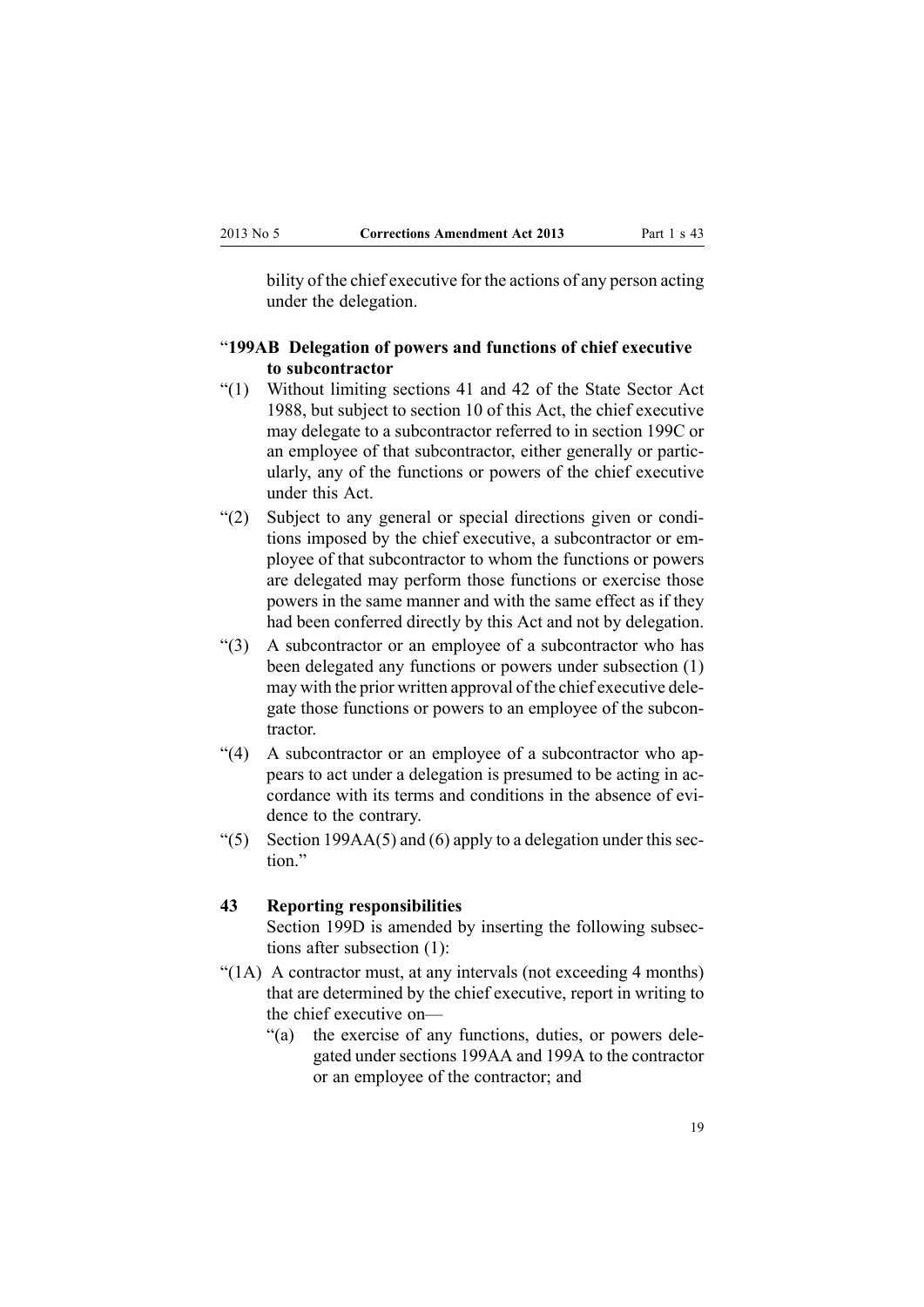- <span id="page-19-0"></span>"(b) the exercise of any functions, powers, or duties by an employee of the contractor who is an approved employee within the meaning of any regulations made under this Act.
- "(1B) A subcontractor referred to in section 199C must, at any intervals (not exceeding 4 months) that are determined by the chief executive, repor<sup>t</sup> in writing on the exercise of any functions, duties, or powers, delegated under section 199AB to the subcontractor or employee of that subcontractor."

#### **44 Accommodation and access**

[Section](http://www.legislation.govt.nz/pdflink.aspx?id=DLM2633817) 199F is amended by inserting the following subsection after subsection (2):

- "(2A) Every contractor must ensure that any monitor has free and unfettered access to the following persons, but only during their work hours:
	- "(a) all employees of the contractor who—
		- "(i) are not staff members of the contract prison managed by that contractor; and
		- "(ii) are exercising, in respec<sup>t</sup> of that prison, the functions and powers of the chief executive or the contractor under <sup>a</sup> delegation; and
	- "(b) all employees of the contractor who are approved employees (within the meaning of any regulations made under this Act)."

### **45 Monitors to report on certain matters**

Section [199G\(1\)\(i\)](http://www.legislation.govt.nz/pdflink.aspx?id=DLM2633818) is amended by omitting "section 199D(2) or  $(3)$ " and substituting "section 199D $(1A)$ ,  $(2)$ , or  $(3)$ ".

#### **46 Regulations relating to safe custody of prisoners**

[Section](http://www.legislation.govt.nz/pdflink.aspx?id=DLM297124) 202 is amended by inserting the following paragraph after paragraph (m):

"(ma) prescribing limitations on when <sup>a</sup> prisoner may be required to submit to a prescribed procedure under section  $124$ "